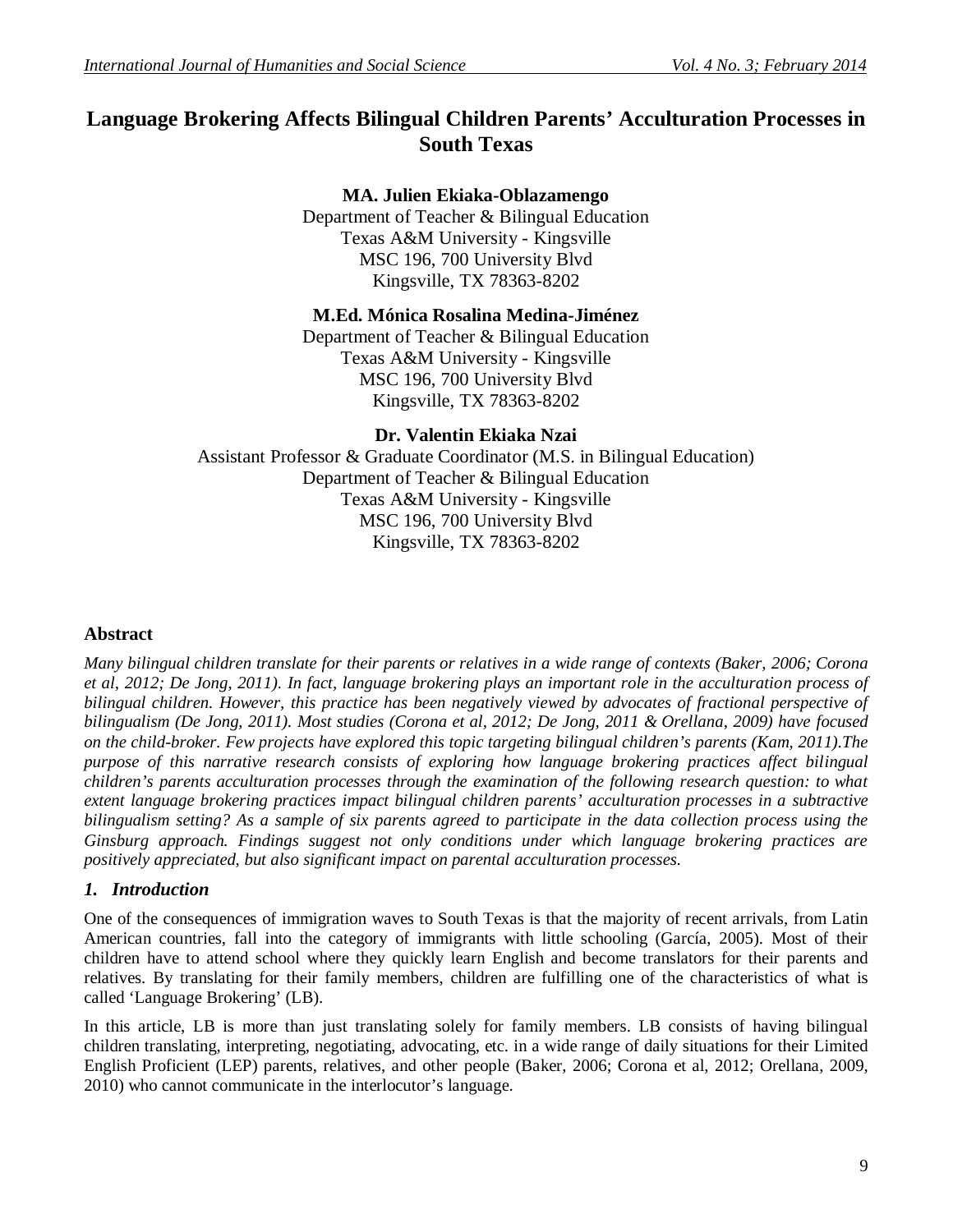Unfortunately, the public opinion about LB practices has never been positive (Orellana, 2009). In fact, based on research studies in clinical psychology regarding children as brokers (Love & Buriel, 2007; Minuchin, 1974; Orellana, 2009), reductionist practitioners of bilingualism and multilingualism-multiculturalism (De Jong, 2011) have negatively labeled the entire LB practices, its effects, and real target. For the purposes of this research, the parents or family members are considered the target of LB practices.

Although past research (Love & Buriel, 2007; Minuchin, 1974) has indicted a negative connotation for the practice of LB, when evaluated through optimistic lenses, examining for the positive elements, LB practices had a positive impact. Research studies have always targeted the child broker (Buriel, Perez, De Ment, Chavez, & Moran, 1998; Cline, Crafter, O'Dell, & Guida de Abreu, 2011; Kam, 2011; Orellana, 2009; Weisskirch, 2007), and therefore little is known about the effects of LB practices in parental acculturation processes in South Texas.

The purpose of this research paper is for educators and researchers in bilingual/multilingual education to determine and explore how language brokering practices affect the acculturation processes of parents of bilingual children in South Texas. In order to address the purpose of our research, we will explore the following research question: to what extent do language brokering practices impact bilingual children parents' acculturation processes in a subtractive bilingual setting?

At this stage, language brokering might be defined as the practice of having bilingual children translating, interpreting, and advocating for their family and other people in wide range of daily situations (Baker, 2006; De Jong, 2011; Orellana, 2009). Bilingual children or 'brokers' refers to the young agents who perform LB to help their 'immigrants' and limited English proficient (LEP) parents. Acculturation means a process of psychological and cultural changes that follows the contact with another culture (Mahmud & Schölmerich, 2011).

Considering that language brokering thrives in a social context and in bilingualism, the theoretical framework followed in our research is the educational sociology of language as developed by Joshua Fishman in 1972. This theory was used to study and analyze the relationship between languages and society, especially the effects of languages on a society. Of course, there are numerous effects of a language. According to Baker (2006), learning a language implies learning its culture. In the case of many children translating for their parents, Baker (2006), Buriel et al (1998), and De Jong (2011) suggested that these children not only translate, explain sentences or words, but also interpret and explain the mainstream culture and society to their parents. In other words, they are cultural ambassadors for their family members.

Certainly, findings reported in this article are also informative for parents, scholars, and educators in general, as long as all these latter educational agents can see their negative thinking of LB practices very influenced. Furthermore, results of this research can provide insightful conditions for the betterment of brokering practices as they foster parents as cultural insiders of U.S. culture. Finally, findings may be used as a strong and supportive argument for school migrant agents, social workers for immigrants to promote parental involvement at school and social integration to the community.

To help our readers better understand the content of this qualitative research, in the next sections we will briefly review the previous studies on LB, and then explain the acculturation frame that we based our inquiry. Finally, we will draw some conclusions and implications for LB and education best practices, but not without first presenting and analyzing our findings.

# *2. Language Brokering: Literature Review*

There is bipolarity in the research made on LB referring to children's academic performance and bicultural competence while practicing LB. Buriel, et al (1998)'s findings suggested the acceleration of their cognitive and socio-emotional development which may be positively or negatively seen. As they are exposed to cross-cultural interactions, the more brokering experiences children had the higher their level of biculturalism and social selfefficacy.

Similar findings were disseminated by Acoach and Webb (2004) when analyzing the impact of brokering practices on Hispanic teenagers' processes of acculturation and academic achievement: children became more adapted to function in mainstream culture while conserving their own cultural identity. This explains why immigrant adolescent development is constantly shaped by cultural and language brokering practices (Dorner, Orellana, & Jiménez, 2008).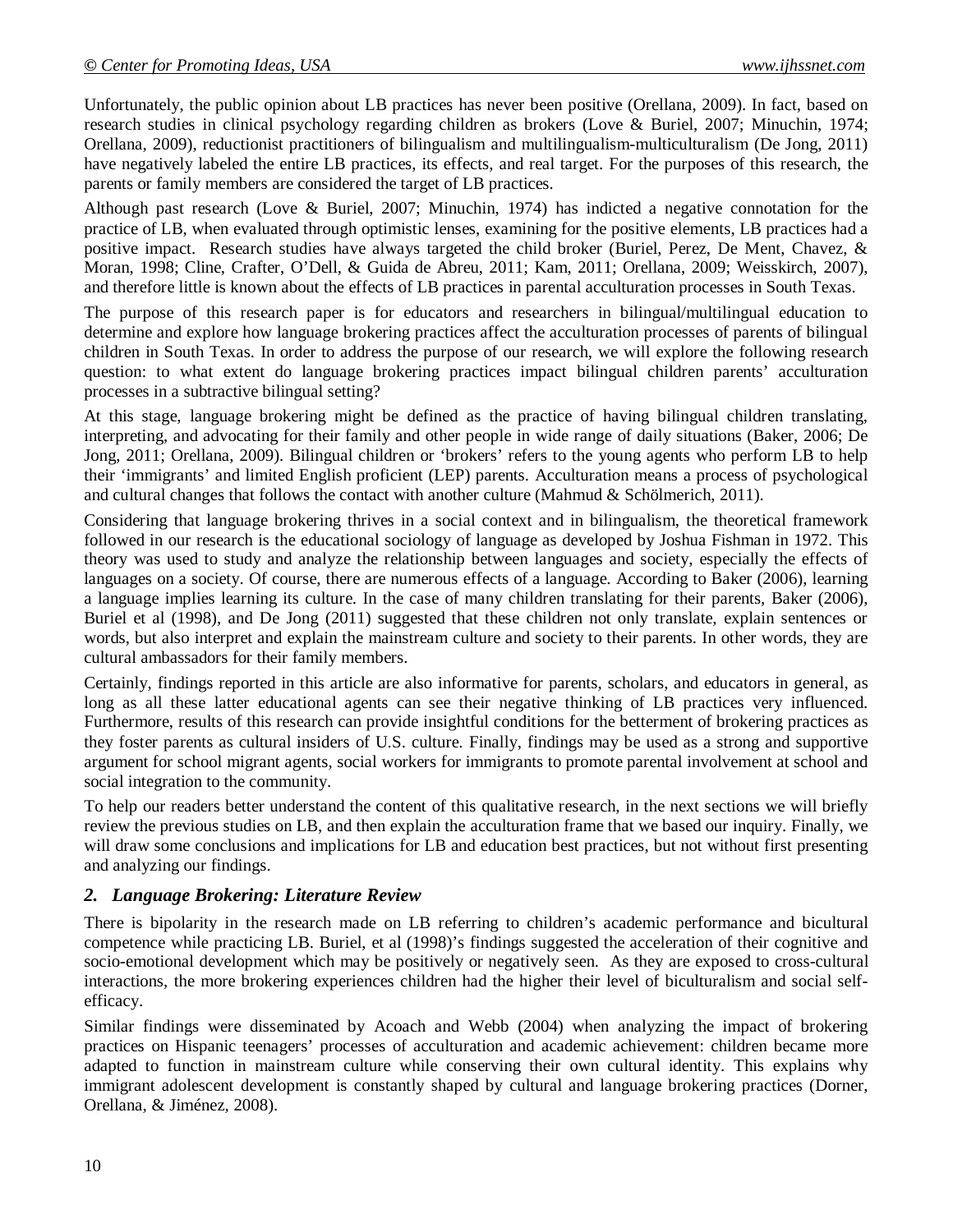In dual-language immersion classrooms, LB affects the learning process. Despite some unintended outcomes due to the great variety of psychological experience of LB in children (Wu & Yeong Kim, 2009), LB fosters social nature of learning; it positively impacts children's active participation (Coyoca & Sook Lee, 2009). In other words, bilingual speakers with brokering experience think that LB is a normal and appreciable activity. Also, in terms of attitudes, monolingual students do not look down at bilingualism and LB practices (Cline et al, 2011).

Contrary to the positive view of LB, in clinical psychology, children brokers present some patterns of attitudes that are not recommendable for their normal development. After examination of parent-child relationship, findings are presented in the following framing words: "parentified child", "adultification", "parentification" of children brokers, role reversal, and weakness of parental authority (Love & Buriel, 2007). Likewise, looking for a rapport between adolescents' psychological health and the quality of a parent-child affinity, a poor psychological development has been detected at Chinese immigrant adolescents (in Canada) who held strong family obligations or perceived parents as over controlling (Hu & Costigan, 2012).

Other research conducted in the last decade revealed the correlation between language the high demand of brokering practices and the emotional and academic achievement of Latino parents and adolescents: the higher the demand is the higher level of family stress and poor academic achievement for children (Martinez Jr., Heather, & Eddy, 2009). Furthermore, children brokers feel angry, scared, ashamed, embarrassed, nervous, uncomfortable, and obligated when they practice LB in a dysfunctional family (Weisskirch, 2007).

Nevertheless, some scholars display a more complex panorama of LB when putting into a balance both its positive and negative aspects in their studies. The analysis of LB and mental health and risky behaviors of Mexican school-age young in Arizona sprinkled the following results: LB is positively related to family-based acculturation stress but negatively to alcoholic use and risky behaviors (Kam, 2011). On a similar tone, Latino parents and adolescents think that LB is helpful to the family but it creates difficulties when children deal with the complexity of words in health settings (Corona et al, 2012) and in parents-teacher conferences (García-Sánchez, Orellana, & Hopkins, 2011).

In summation, some immigrant parents rely on their children brokers as a strong support which allows them to 'function' in the new culture (Weisskirch & Alva, 2002). However, this functionality in the new culture does not explicitly imply acculturation. In the next section we will briefly review the acculturation processes framework as applied in this research.

# *3. Acculturation processes*

People who migrate to other countries have several and individual reasons to do so. International business or investment, studies, family visit or just looking for a better life are some reasons why people immigrate. Upon their arrival into the new country, they face the issue of the adaptation process that may come at a cost and/or failure without a good understanding of the differences between cultures (Routamaa & Hautala, 2008). In fact, their disposition to adapt, or not to, a new culture always is the point of departure of not only many external conflicts – with the native citizens of the host country – but also internal conflicts (psychological, mental, etc.).

At this point, it is important to recall the stages of cultural adaptation when immigrating to another country. First of all, people experience a feeling of happiness and fascination. This is the "Honeymoon stage" where everything is new and very exciting. When the excitement period vanishes, another period of disappointment, confusion and frustration starts. It is the "Culture Shock stage" characterized by a clear distinction of the differences between native and host cultures (linguistic, social, loneliness feelings, different religious practices, etc.). These feelings can be overcome during the "Recovering stage" in which the 'newcomer', (better said 'incomer') gradually makes adjustments, feels more confident in his/her language skills, gets involved in the local community, etc. The "Adaptation stage" (acceptance and adjustment) happens when the incomer has a realistic vision of similarities and differences, so that determining the likes and dislikes means being able to appreciate aspects of both cultures. The newcomer has a clear idea of becoming 'bicultural' and of building a comfort zone with the new culture. This comfort zone is sometimes put into a risk when he/she returns home: this is called "Reverse culture shock" in which the 'newcomer' may need a new adjustment process as the above (Counseling Center at University of Illinois Urbana-Champaign, 2007).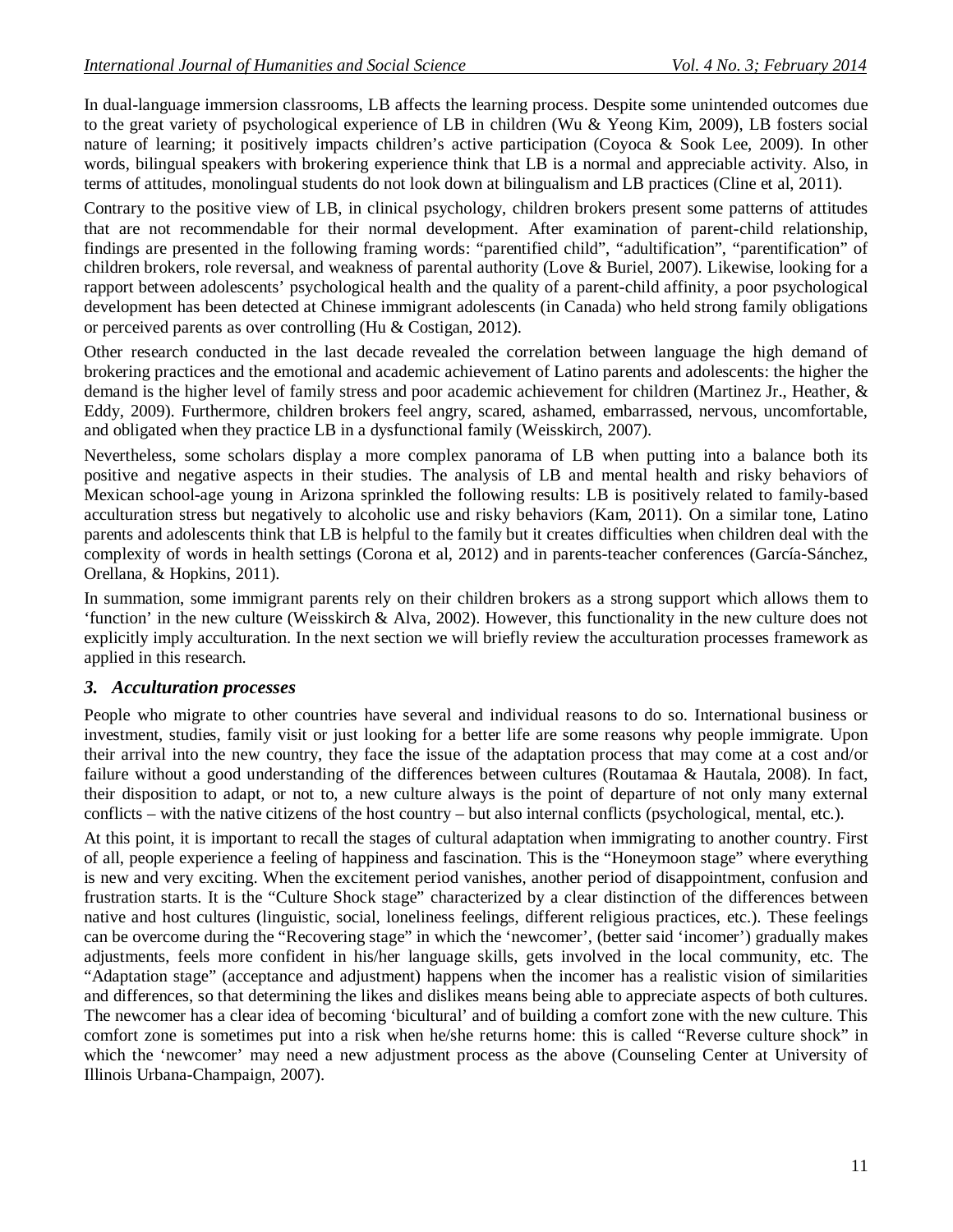Throughout all this adaptation period, the incomer's cultural status can fluctuate in four categories: separation, assimilation, integration (adaptation), and marginalization (Berry, Kim, & Boski, 1988). Individual's acculturation level may be explained as approaching one of four different models resulting from social interactions. These models are explained in the table below.

|                                                                                                               | <b>Features</b>                                                                                                                       | <b>Attitude to native</b><br>culture | <b>Attitude</b><br>other culture $(s)$ |  |
|---------------------------------------------------------------------------------------------------------------|---------------------------------------------------------------------------------------------------------------------------------------|--------------------------------------|----------------------------------------|--|
| <b>Assimilation</b>                                                                                           | Individual decreases the significance of native<br>culture; desires to identify $\&$ interact primarily<br>with the dominant culture. | Negative                             | Positive                               |  |
| <b>Separation</b>                                                                                             | Individual holds on the original culture and<br>avoids interaction with & learning the other<br>culture $(s)$ .                       | Positive                             | Negative                               |  |
| <b>Marginalization</b>                                                                                        | Little involvement in maintaining native culture<br>and in learning about the other culture (s).                                      | Negative                             | Negative                               |  |
| <b>Integration</b>                                                                                            | Individual shows interest in maintaining native<br>culture $\&$ in learning, participating in the other.                              | Positive                             | Positive                               |  |
| Adaptation sources: Balls, Organista, Marin, & Chum (2010), Berry (1997, 2003), Berry, Kim, & Boski<br>(1988) |                                                                                                                                       |                                      |                                        |  |

|  | <b>Table 01: Acculturation models</b> |  |
|--|---------------------------------------|--|
|--|---------------------------------------|--|

Newman (1973) has differentiated the assimilation from the acculturation: the assimilation is best illustrated as culture  $A$  + culture  $B$  + culture  $C$  = culture A, because A was the dominant culture. Some other scholars affirmed that the traditional concept of acculturation implies the replacement of the original culture by a new one (John, Phipps, Davis, & Koo, 2005). This was and is the meaning of the American 'melting pot'. Beside the cultural categories above, there can be another named "amalgamation" or accommodation illustrated as culture A + culture  $B$  + culture  $C$  = culture D, an intermingled of all the previous cultures (Newman, 1973). This is the real meaning of the cultural melting pot.

Later, this conception was replaced by models of biculturalism (Caetano, Ramisetty-Mikler, Wallisch, McGrath, & Spence, 2008). These models are similar to the Newman's (1973) cultural pluralism or acculturation as  $A + B +$  $C = A + B + C$  or  $A1 + B1 + C1$ , as all the cultures maintain their own or the majority of their cultural identity (salad bowl concept). However, acculturation is best described as a normal process between the incomer and host's cultures, process which requires setting time and loci (Gallo, Penedo, Espinosa de los Monteros, & Arguelles, 2009).

In fact, acculturation was initially defined by Redfield, Linton, and Herskovits (1936) as "the phenomena which results when groups of individuals having different cultures come into continuous first-hand contact with subsequent changes in the original culture patterns of either or both groups" (p.149). The individual response to acculturation depends on previous circumstances, specific attitudinal and behavioral preferences, characteristics and level of involvement that individuals may have toward both native and host cultures (Berry, 2003).

Consequently, this is the adopted definition of acculturation: "the process of cultural and psychological change that follows when a group of individuals having different cultures comes in contact with a new culture" (Mahmud & Schölmerich, 2011, p. 278). Three strategies command this adjustment process: incomer foreigners can psychologically adjust their behaviors to the new environment, or they may force the change of the environment, or they may give up and move to a better environment (Berry, Kim, & Boski, 1988). However, according to Berry (1997), acculturation may encourage more change in one of the groups than in the other: change in social structure, economic base, and political organization on one hand, or in individual behavior, identity, values, and attitudes on the other (Jun, Gentry, Ball, & González-Molina, 1994).

# *4. Methods*

As suggested above, this research is qualitatively grounded in a narrative strategy. From a snowball technique we selected eight adults Latino immigrants who agreed to participate in semi-structured interviews. They all reside in South Texas, the region that lies from San Antonio to Rio Grande, the natural boundary of the U.S. and Mexico. Our participants were from Kingsville area and San Antonio.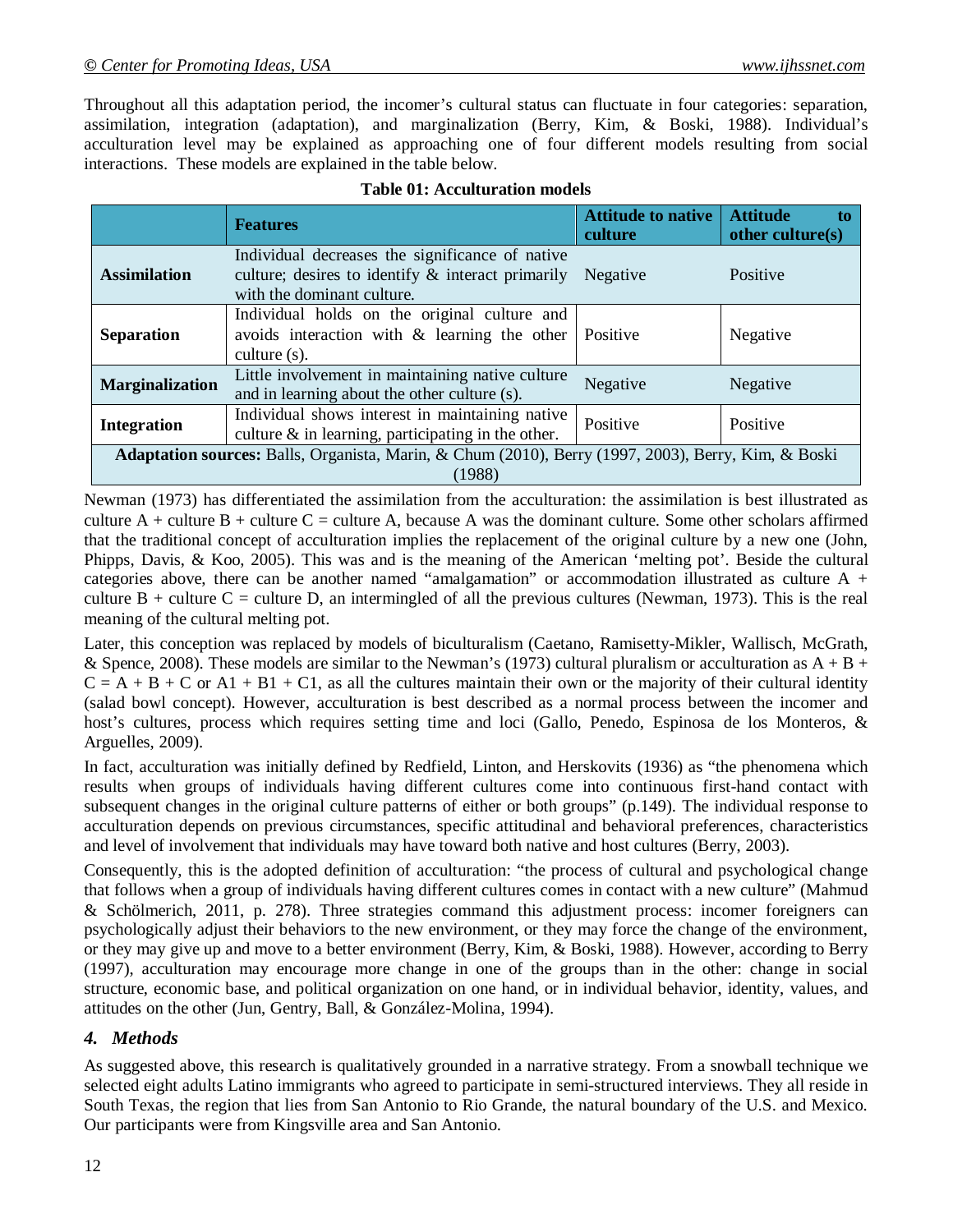As a limited sampling, our participants had to meet the following prerequisites for the purpose of our study: a) be new immigrants residing in South Texas for at least five years, b) be 25 years old or up, c) be unbalanced bilinguals, and d) be parents of at least one elementary or middle-school student. We built our semi-structured interviews around four principal questions and many following-up questions, all grouped in four principal themes: English proficiency, LB practices, acculturation processes, and general perceptions and opinions on LB practices.

Data were gathered according to Ginsburg's (1989) narrative approach. The core of this approach consists of analyzing participants' life stories during the interviews characterized by a "relation of power, at a particular historical moment" (Ginsburg as cited in Riessman, 1993, p. 31).

In fact, reporting stories at first person (giving active voice to participants), comparing plot line, locating the cultural script and the counter-narrative, and looking for similarities, differences, and broad sense among the data are the features of Ginsburg's narrative strategy. The features above provided us with a strong basis for interpreting the data collected: arranging selected snapshots representing findings from participants. Findings of this research were trustily compared, reviewed by two faculty experts in narrative research, and some themes emerged were deeply retaken by and with participants.

In collecting data, researchers had to deal with challenges due to the nature of a qualitative research: the level of objectivity due to the affective filters through which interviewees treat the information. Accordingly, some interviews were conducted through the Internet (filling the interview forms), which implied both misunderstanding of some questions and lack of natural setting to gather data. Finally, we looked for the alternative solution above due to the difficulty of arranging interviews schedule; some interviewees' schedule became very hectic.

To address the trustworthiness of the research findings we constantly compared data, we submitted findings to be reviewed by two faculty experts in qualitative research, and we shared emerging themes with participants so they could provide feedback as to its accuracy. The process of research participants checking the emerging findings is essential in assuring that conclusions were aligned which participants' narratives.

# *5. Findings*

Four relevant themes emerged from comparative narrative analysis of our sampling: English proficiency, language brokering practices, acculturation processes, and general perceptions and opinions on LB.

#### **a. English Proficiency**

In general, our participants used different terminologies to self-rate their actual level of proficiency in English. They either differentiated leaning levels of English learning or they used numerical scale form to evaluate the four competences of language learning. Pau and Mista used the numerical scale: *"Considero que en estos momentos es un nivel siete, porque hoy día puedo leer y traducir. En cuanto a conversación, considero que estoy en un nivel cinco"* [Now I give myself a seven, because I can read and translate. As for speaking, I am at a level five], Pau said. Mista seconded: *"Yo me evalúo en un 75% hablarlo y lo entiendo mucho mejor (…); el expresar las ideas en orden correcta, gramatical, la estructura en sus tiempos, ahí tengo que trabajar ya"* [I self-rate a 75% at speaking English and I understand it better  $(...)$ ; when it comes to express correctly and grammatically my thoughts, to structurally follow the pace (?), it is where I have to work].

The other participants referred to the learning levels to self-rate. Pamiche stated: *"Puedo leer y escribir, tal vez mantener una conversación básica pero tengo mucha dificultad para entenderlo"*[I can read and write, maybe to carry on a basic conversation but it is hard for me to understand it]. Sopas followed the same line: she could read, speak, and maintain a basic conversation in English only when the interlocutor is using basic words and speaks clearly. Additionally, Copos and Lom self-placed in a basic and basic-intermediary level respectively. Metos was the only participant who said not having any reading, speaking skill in English. While Maria could read, speak and keep a basic conversation in English.

Participants were asked to share their feelings as newcomers in the U.S. without knowing English. All the participants agreed that they felt isolated, intimidated, out of series, disorientated, frustrated, and insecure or they experienced fear and embarrassment. Metos said: *"Me sentía sola porque no podía comunicarme con alguien"* [I experienced loneliness because I could not communicate with anybody]. Maria also stated: *"Me sentí intimidada. Trataba de evitar la comunicación con personas que hablaban Inglés"* [I was intimidated, trying to avoid contact with speakers of English]. However, Sopas' case was a little bit different: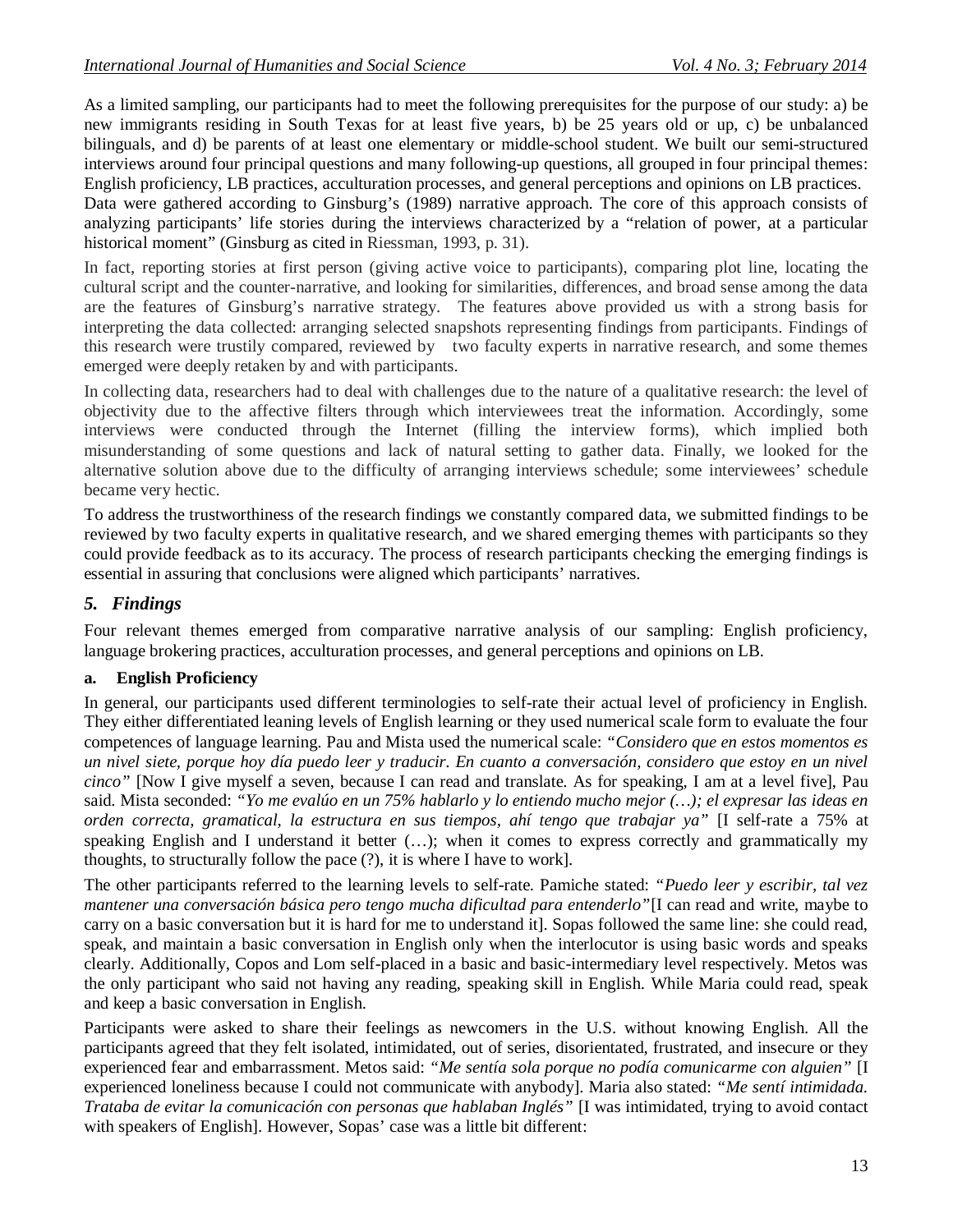"*Al llegar a los Estados Unidos yo ya había estudiado Inglés básico en México. Pero al escuchar el Inglés en personas de diferentes nacionalidades, me resulto como si no supiera nada; y sigo con el mismo problema"* [When I got to the U.S. , I already learned a basic English in Mexico. But I felt as I did not have learned anything when I was listening to different speakers from other countries; and I still have the same problem now].

The excerpts above clearly indicated that our participants were still unbalanced bilinguals at the time the interviews were conducted. Even though some of them had some basic knowledge of English from their home country, it resulted hard for them to understand it due to the lack of exposure to the different phonologic systems of the language (Ohio State University Department of Linguistics, 2011). Yet, our participants are unbalanced bilinguals. But is this status required to appeal to language brokering practices?

#### **b. Language Brokering Practices**

In general, LB was a usual and frequent practice among unbalanced bilingual immigrants. When asked to tell us the moment and the reason why they felt they need language brokers, they spoke out panoply of circumstances from schooling to medical purposes, reading books in English, house services (answering phone calls), banks, etc. Lom thought that she needed LB as soon as she arrived in the U.S.: *"A pocos días de llegar a este país fue claro que nececitaba ayuda. Sin embargo, sentí mucha necesidad cuando mis hijos comenzaron a ir a la escuela y yo no podía ayudarlos e involucrarme como hubiera querido si hablara el idioma"* [As soon as I arrived in this country, I knew I needed help. However, I realized that I needed it (LB) more when my children started attending school and I could not help them and be more involved in their education as I would love to be if I knew English]. Sopas was convinced that she needed LB also to communicate with people culturally diverse: *"Al asistir al médico de no tener conocimiento de los términos y palabras médicas, al interactuar con los amigos de mi esposo (hindúes, griegos, etc.) que lo pronuncian el Inglés de formas diferentes"* [When I went to the Doctor and I didn't know the medical terminologies, when I had to interact with my husband's friends (from India, Greece, etc.) who have a different pronunciation]. Religious reasons also persuaded Copo to require LB: *"Cuando iba a la iglesia o a las tiendas y no entendía lo que el sacerdote o las cajeras me decían"* [When I had to go to church or to the stores and I couldn't understand what the priest or the cashiers were saying].

However, they had their preferred brokers within the family. Pau's preferred broker was her young son because of her patient attitude. Mista had to ask for her husband's services. Pamiche was too close to her niece; Metos' daughter was the preferred one: *"Mi hija, porque ella atendia a la escuela y podía ayudarme, porque no había traductores"* [My daughter, because she was attending school and could help me; because there was a lack of translators]. Sopas had two assistants: *"Primero mi esposo quien tiene un 100 % de Inglés y ahora mi hija de ocho años que al estar en la escuela ya habla y entiende el Inglés"* [First, my husband because he masters English at 100%, and now my eight years old daughter who now goes to school and started speaking and understanding English].

Lom also preferred her husband whose native language is English and her children to help her. Copo relied on her husband's help because he was born and he grew up in the U.S, so he spoke both English and Spanish. Maria's children were more joinable and learned faster than her. She preferred them to feel herself more comfortable.

Not surprisingly, according to our participants young family members brokering were not obliged to 'broker' for them. It was a family help (Orellana, 2009). Pau expressed her perceptions: *"No, pero si es una gran ayuda, al menos cada día aprendo una palabra nueva"* [It is not (an obligation), but it's very helpful; at least I learn one new word every day]. Mista insisted on the independent learning: *"No es obligación, fue cubrir una necesidad. Ahora mi desenvolvimiento es independiente de él (…)"* [It's not an obligation, it was a necessity. Now I am independent].

Accordingly, Sopas emphasized on the effort that she made to understand and on the broker's will: *"No, no es su obligación ya que yo hago un esfuerzo por escuchar y entender lo que leo o escucho; pero cuando ellos pueden, me ayudan"* [No, it is not an obligation. Yet, I make an effort to listen and understand what I am Reading or hearing; but whenever they can, they help me]. Similarly Maria stated: "*No. De ninguna manera es obligación de ellos, pero hay ocasiones en que ellos ven mi necesidad y ellos me ayudan voluntariamente"* [No, no way! It is not an obligation for them, but sometimes they just perceive that I need (brokering) and they help me voluntarily]. Diverse aspects or contexts were named by participants when it came to determine where and in which particular circumstances they needed LB the most: discussing educational (school) and medical matters, analyzing legal documents, at stores or restaurants, at administrative offices, at church, brief most of them underlined the necessity of LB for educational and medical purposes, as Lom said: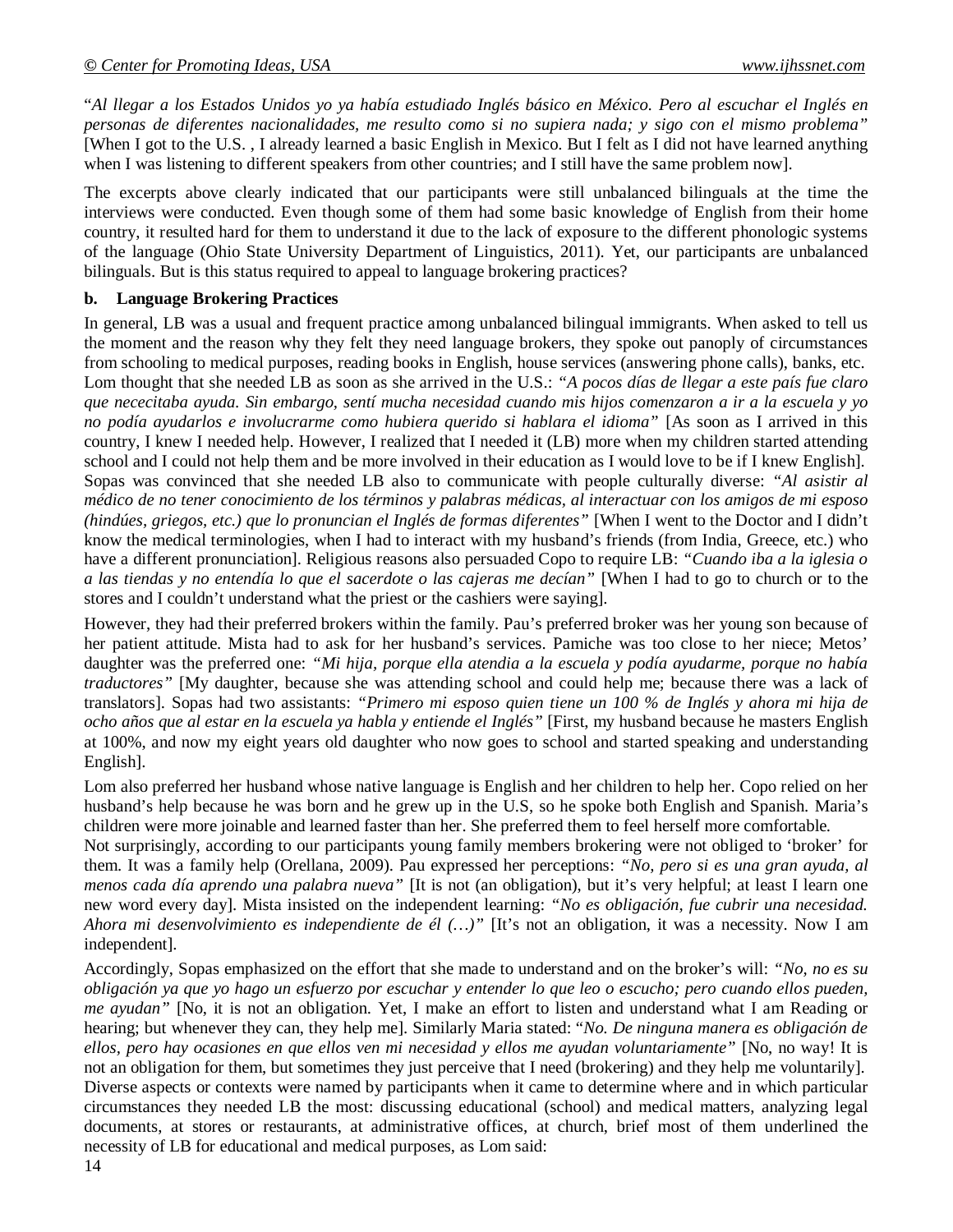*"En circunstancias que tenían que ver con la educación y salud de mis hijos principalmente. Pero pocas veces en la vida social"* [Mainly in situations or contexts related to my children' education and health, but rarely in my social life].

The inference that can be made from Lom's answer is intrinsically related to the acculturation stage she was going through when she recently arrived in the U.S: she might not have to interact so much with people linguistically and culturally diverse in her social life.

On the brokers' availability, participants generally agreed that they were not always available. Being more optimistic, Pamiche expressed the same idea: *"Si siempre ha estado dispuesta, solo que en ocasiones, por cuestiones de tiempo, le ha sido imposible ayudarme"* [She always has been (available) except sometimes due to a lack of time, it was impossible for her to help me]. This means that brokers might have their own activities (working or at school) to do rather than brokering for our participants. This situation was challenging them to study or learn English, as Mista recognized: *"El me motiva a hacer las cosas para mi mismo y seguir superándome. Mi principal objetivo al seguir estudiando es tener un nivel académico en mi dominio del segundo idioma Inglés"* [He motivates me to do things by myself and to overcome difficulties. My main goal now to justify why I am still studying is to acquire an academic proficiency in English, my second language].

Nevertheless, Copo considered that her broker refusal of helping her was supportive of her obligation to learn English: *"No. Porque él cree que es mi obligación aprender el Inglés y que debo intentarlo"* [No. He thinks that it's my task (obligation) to learn English and I must try to do so].

### **c. Acculturation Processes**

Having in mind the acculturation framework elaborated above, we tried to explore participants' perception on what they think have changed since they are in the U.S. while they are helped by brokers. In general, the notable change was to find into the betterment of language (English), into their way of thinking: they are more aware of the necessity of learning English and more confident. Sopas was aware of the change in her life:

*"Considero muy valioso tener a mi esposo ayudándome con el idioma Ingles, ya que si no fuese así, me resultaría muy difícil adaptarme. La diferencia entre mi estilo de vida anterior del actual es que me hubiese gustado estudiar más Inglés antes de venir a vivir en Estado Unidos"* [I that benefiting of my husband's help in English is valuable. If not, it would be difficult for me to adapt (to the new culture). The difference between my previous and actual life style consists of this: I would have loved to learn more English before moving to live in the U.S.] However, Pamiche did not notice any change in her life: "*En realidad no ha cambiado mi vida, solo me ha servido de apoyo cuando he tenido necesidad de traducir algo.*" [My life did not really change. It just helped me when I needed to translate something].

Whether or not our participants have ever guessed the meaning of what their interlocutors communicate, their answers were generally guided by the cognates, the phonology system, the gestures and facial expressions (referring to the Total Physical Response method), and by the context. This implies a little bit of guessing and the existence of the same gestures or facial expressions in both cultures.

Furthermore, participants accepted that they learned slang language, how to write essays, important cultural aspects of American culture, how the American educational system works. Maria added: *"aprendí nuevas reglas de tránsito que no conocía"* [I learned new transit rules I did not know before]. In a similar tone, Lom assents: *"Aprendí expresiones sociales que no te enseñan en un libro. Además, aprendí algunas de los festejos y fiestas que celebran en este país y que en mi país de origen no son comunes"* [I learned some social expressions that you cannot find in the book. Furthermore, I learned about celebrations that are not common in my country].

In order to evaluate their acculturation levels, our participants were asked to answer two questions adapted from Berry et al. (1988). In the following table, we reproduce their answers: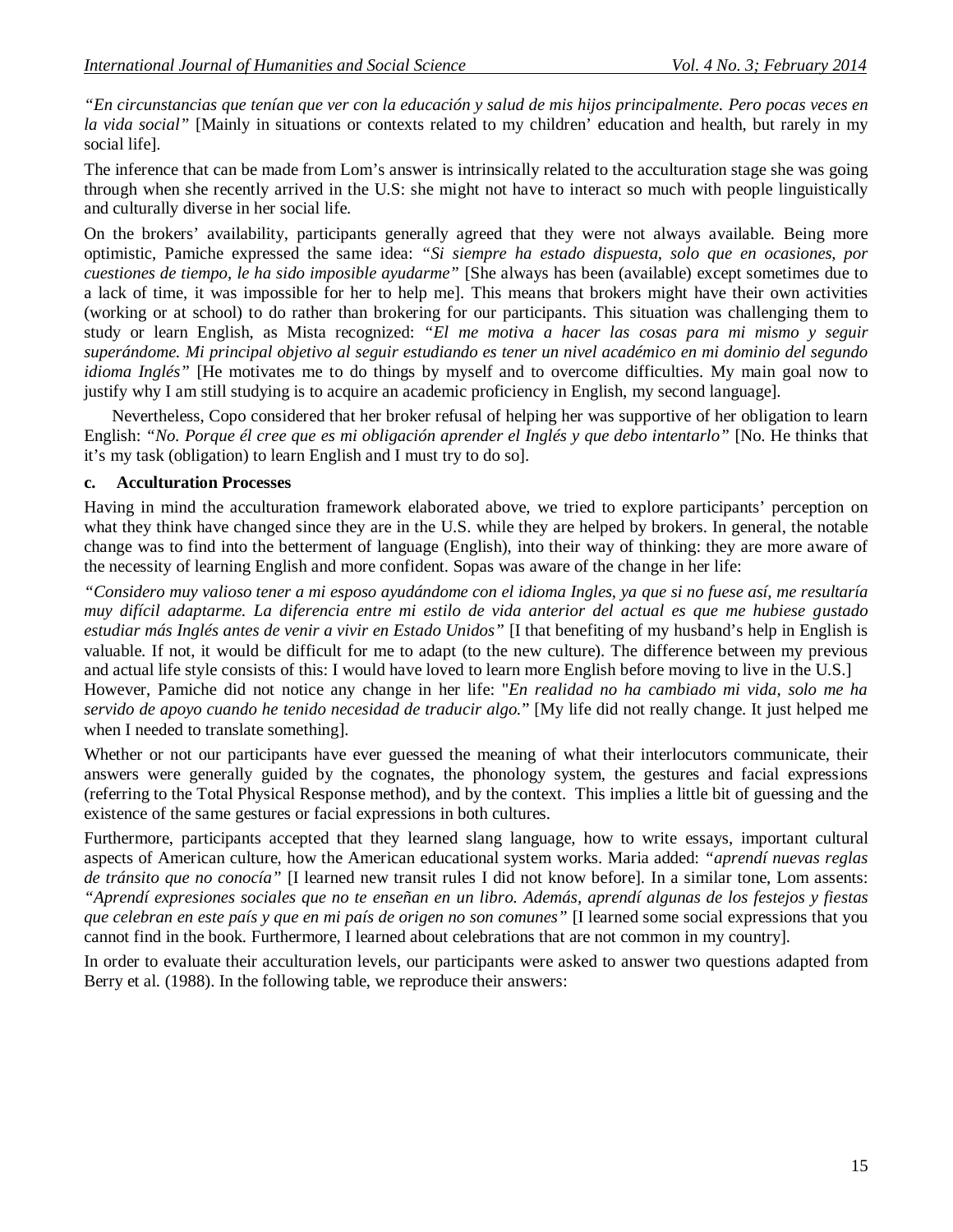|                | Q1: Is it important to<br>maintain ethnic roots<br>distinctiveness? | Q2: Are you willing to enter<br>into contact with other ethnic<br>groups (mainly from U.S.)? | <i><b>Observation</b></i>  |
|----------------|---------------------------------------------------------------------|----------------------------------------------------------------------------------------------|----------------------------|
| Pau            | Yes                                                                 | Yes                                                                                          | Integration, acculturation |
| <b>Mista</b>   | Yes                                                                 | Yes                                                                                          | Integration, acculturation |
| <b>Pamiche</b> | Yes                                                                 | Yes                                                                                          | Integration, acculturation |
| <b>Metos</b>   | No                                                                  | Yes                                                                                          | Assimilation               |
| <b>Sopas</b>   | Yes                                                                 | No                                                                                           | Separation                 |
| Copo           | <b>Yes</b>                                                          | <b>Yes</b>                                                                                   | Integration, acculturation |
| <b>Maria</b>   | <b>Yes</b>                                                          | Yes                                                                                          | Integration, acculturation |
| Lom            | Yes                                                                 | Yes                                                                                          | Integration, acculturation |

# **Table 02: Levels of participants' acculturation processes**

According to the Berry et al.'s (1988) theory, the two answers combined illustrated the cultural profile the participant is going through or is willing to be in a near future. In order words, there are four possible scenarios. If the answer of Q1 is YES and Q2 is YES, the cultural profile that defines this person is integration or the Newman's (1973) acculturation (cultural pluralism). When Q1 is NO and Q2 is YES, the person tends to cultural assimilation. Cultural separation happens when the answer to the Q1 is YES but the Q2 is NO.

However, if the answers of both questions are NO, this illustrates the marginalization process. Most of our participants tend to integration while they were feeling isolated, loneliness, frustrated, and insecure when they first arrived in the U.S. One participant is being assimilated, and another adopted the cultural separation.

This intriguing situation obliged us to inquire more explanations. While in general participants recognized the importance of keeping their own cultural roots distinctiveness and contacting other cultures to learn many things from, Metos was categorical: *"No es muy importante, porque lo principal es estar felices y no es necesario algo más"* [It is not too important, because the principal thing is to be happy and nothing else]. Maybe Metos' answer to the Q2 explains better her aversion to her native ethnical roots: *"Si, porque deseo aprender a comunicarme y entender el idioma"* [Yes, (it is important) because I need to learn speaking in and understanding the language (English)].

However, Sopas identified herself to her native ethnic roots while refusing to enter into contact with persons from other cultures:

*"Si, es importante para mi mantener mis raíces culturales, ya que quiero que mis hijos no las pierdan en esta nueva cultura. Una muestra es que mis hijos hablan 100% Español y también aprenden diario Inglés – En realidad no tengo y no he desarrollado amistad con personas de 100% cultura americana, ya que me he desarrollado un grupo hispano"*. [Yes, it is important for me to maintain my cultural root and identity; because I don't want my children loose it in favor of this new culture. A proof of it is that my children speak 100% Spanish, but they daily learn English – I really don't have, I did make friends with 100% people from American culture; yet, I have made up a Hispanic group of friends].

Sopas' attitude might have a reason intrinsically related to her linguistic competences. Indeed, she was disappointed at her arrival to the U.S. The very Basic English she learned in Mexico did not help her at all when trying to communicate with people from other countries (and different accents) in the United States. This may have been the reason of her withdrawal from willing enter into contact with people linguistically and culturally diverse.

# **d. General Perceptions and Opinions**

On a general consideration of LB practices, we asked them if it was good for them and for their brokers. In general, their opinions supported the idea of either a temporal practice (principally when they just arrived at the U.S.) that fosters learning English in order to stop relying on brokers, or a reciprocal learning; the broker learned too. María stated: *"Pienso que es de mucha utilidad mientras no me sepa valer por mí misma. Pero no debe convertirse en una dependencia, porque de lo contrario, nunca me voy a ver en la necesidad de enfrentar los retos por mí misma"* [I think it is very important as long as I cannot valorate myself. But it should not be dependence, if not I will never be able to face challenges by myself].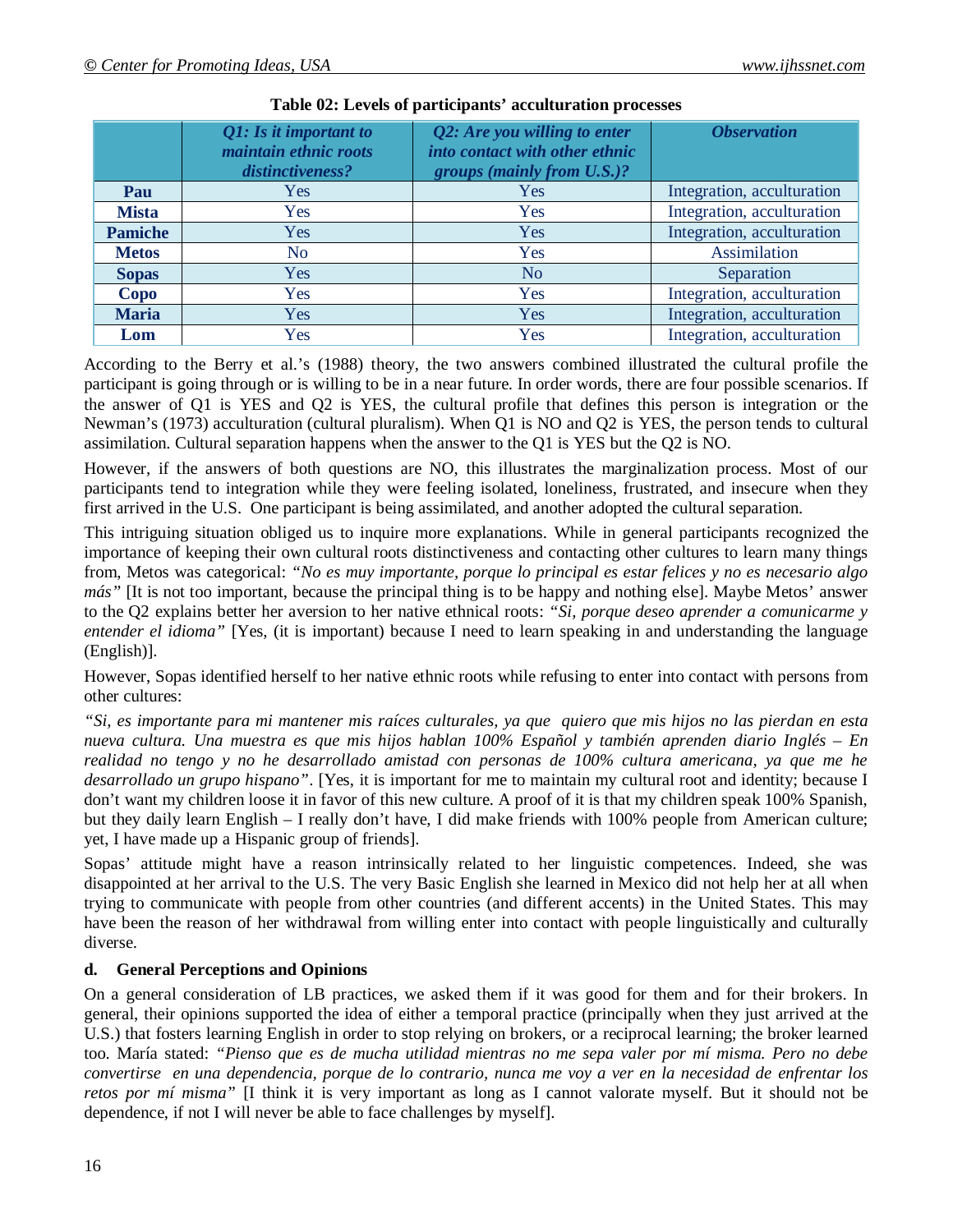Likewise, Mista was categorical: *"No es bueno ser dependientes de alguien, ni del esposo ni de los hijos (…)"*. [It is not a good idea to rely on someone, neither husband nor children (…)].

Accordingly, participants generally underlined the possibility of recommending the LB experience to others under the condition mentioned above: temporal service, help for the family, getting acquaintance with the new language, open-windows to other cultures, and fostering second language learning. Metos pointed out the negative side too: *"Si y no, porque quizás esforzamos mucho a nuestros hijos y no le damos tiempo o pautas para que ellos aprendan*" [Yes and no, because we might ask too much to our children and they may be cut of time to learn].

Invited to (positively or negatively) evaluate the impact of LB on cultural adaptation to American mainstream culture, participants focused more on positive effects. As a temporal, introductory stage, LB fosters learning of English, independence and it fasts cultural integration. In a balanced evaluation perspective Metos added: *"Depende de cómo lo tomes; lo puedes tomar como un medio de ayuda y aprender el idioma, o bien estancarte y quedarte en tu zona de confort y no aprender ni superarte"* [It depends on how you take it: you can consider it as an helpfull way of learning a language, or you can be stuck in your comfort zone not willing to overcome obstacles].

Conversely, Sopas warned about the negative impact of LB: *"Creo que el impacto es más negative, ya que te vuelves dependiente de una tercera persona"* [I think the impat is more negative (than positive), because you rely to another person]. Behind this negative warning, we should look back on the relation that may exist between Sopas' cultural profile as shown in the table 02 (separation) and the non-dependence as a result of LB. Our participant body positively evaluates this non-reliance, though.

Finally, what did participants learn from this experience? Pau learned to be more independent:

*(…) hasta que mi hijo dijo: hasta aquí llegué, ya te enseñé cuando no sabías nada. Ahora eres tú la que de hoy en adelante aprendes, y eso también ha sido muy bueno porque cada vez necesito menos de un traductor"* [(…) until my son told me: I have gotten you until here, I taught you when you did not know anything. From now on you are in charge of your own learning. This is a good thing because I need less translators now]

Metos felt empowered by LB: "*Al igual que ella aprendió, yo puedo también aprender"*[Because she learned, I can learn too]. LB was considered as a service (help), and a cultural catalyzer. As a consequence, Pamiche said that parents should be grateful. Furthermore, LB foster independency; it is challenging, Copo said: *"Aprender y jugar el mismo papel de ellos cuando otra persona lo necesite"* [Learn and play the same role than them when others need it (LB)]. Maria's lessons are oriented toward autonomy: *"Me doy cuenta que debo aprender el idioma para valerme por mi misma y para no quedarme aislada de la comunicación con ellos (los hijos) mismos y con la sociedad en la que me desenvuelva"* [I realized that i have to learn the language (English) to valorize myself, so that I will not be isolated from communicating with them (children) and with the community I live in].

Three participants (Pau, Metos, and Maria) curiously reported the same attitude from their 11 to 13 years old children brokers. While shopping at supermarkets, brokers are close to them. However, when they walk through the cashiers, the brokers either disappear or take their distance from their parents; they observe everything from distance. The interpretation they made of their children's attitude follows the same orientation toward the autonomy: parents should learn to be independent and negotiate their own world.

Comparative data analysis of the narratives suggests that LB practices were in general positively evaluated. It results that, according to our participants' social profile, this positive view is based on the transitory character of LB. Culturally the positive conception of LB is reflected on the acculturation process they are going through. Most of the participants are oriented or self-rated into the integration or pluralism acculturation. When different acculturation processes (assimilation and separation) were visible, it was to just witness the impact of LB on these processes, as well. Initially then they arrived to the U.S. they probably were not at those cultural acculturation levels.

Another common trait between participants consisted of the precaution they take to value LB: they recognized the negative impact that LB may have. However, when precautionary measures are taken to avoid the negative, they are likely to recommend their own LB experiences.

# *6. Conclusions and Recommendations*

Consistent with previous investigations, this research confirms earlier findings on language brokering as practiced by children. Participants' beliefs about LB meet the Orellana's (2009) perspectives: it is a help for the family.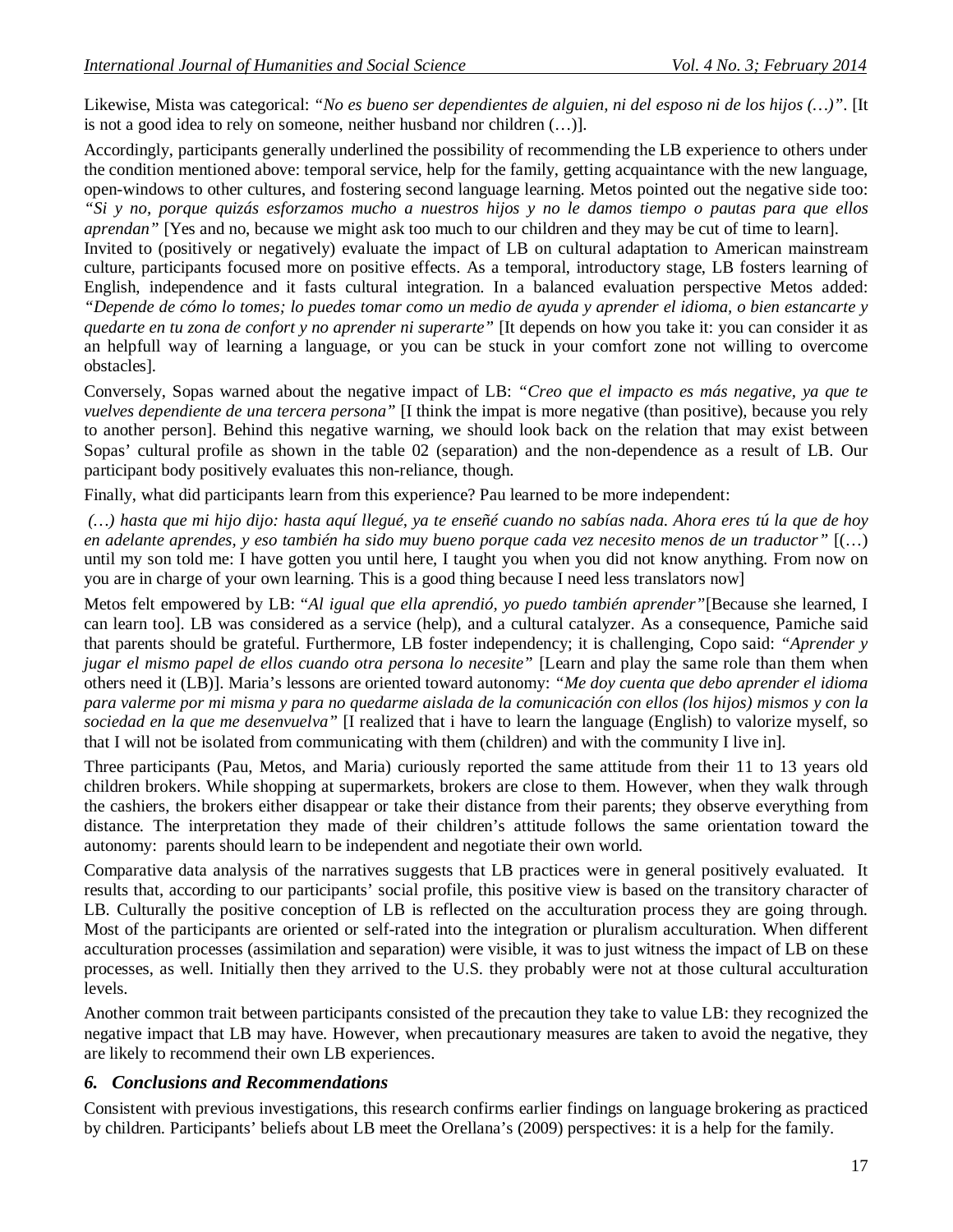Parents and children are reciprocally benefited: children's cognitive development and academic achievement are being more accelerated than for their peers without brokering experience (Buriel et al, 1998). On the other hand, parents are making their little steps toward English language learning.

Ironically, even when parents and children have the same length of time since they immigrate into the U.S., the latter always end to quickly developing English proficiency so that they can help their relatives. Likewise, they are the first to be exposed to the host culture (Acoach & Webb, 2004). Thus, they become doubly responsible of introducing their parents into a new culture through the language. Even though brokers are aware of the necessity of functioning in a bicultural setting, it is not too obvious for their parents who constantly need help.

The relationship between LB practices and parents' acculturation processes follows the logic expressed above. Evidently, research participants' thoughts are a clear design of how acculturation processes are affected. This impact can be considered as actual, i.e. the situation they are experiencing at this moment, or futuristic, i.e.as they intend to be in a near future or as they wish to be. At least, there are evidences of their initial cultural or linguistic after their arrival into the U.S. Isolation, frustration, fear, loneliness, out of the real word, intimidation, and insecurity (lack of self-esteem or self-confidence) are all, at some extent, synonyms or better said the effects of marginalization and separation as cultural processes. Table 02 above is a clear illustration of the impact on brokers' parents.

Coming to think of the negative and positive views of LB, it is important to rely on the objective of this research: parental acculturation processes. Unlike researches conducted by practitioners of clinical psychology, which outcomes are negative for the child broker, this study takes into consideration the result of LB. The image that best illustrates these practices is of a bridge on the borderlands. Brokers are considered as bridges allowing, facilitating people (parents) to move from one side to another and vice-versa. The two sides represent the two languages or the two cultures. Nowadays in a globalized lens, it is nonsense to think of a people living in their own ivory tower. So, the same way we may positively appreciate technologies today, we may do so for LB practices too. Both are facilitators, or connectors between two worlds. As testified in this research, the advantage of LB consists of challenging parents to finally be able to 'survive', to negotiate the world on their own, while in globalization technology alienates the users.

Accordingly, the community of practice approach helps better understanding of the positive appreciation of LB. In fact communities of practice (CoP) are "groups of people who share a concern, a set of problems, or a passion about a topic, and who deepen their knowledge and expertise in this area by interacting on an ongoing basis" (Wenger, McDermott, & Snyder, 2002, p. 4). In higher education, CoP is known as a Faculty Learning Community (FLC) (Cox, 2013). From CoPs or FLC perspective LB is an important strategy smoothing new immigrant parents' process of becoming cultural insiders of American host culture. This is a move from cultural periphery (separation or marginalization) toward the center of host culture (integration or assimilation) while strengthening their heritage culture roots (integration).

Moreover, as a transitional familial service (by necessity), LB fosters parental autonomy, being this picture an insightful setting for a better application of brokering. Thus, some educational implications must be drawn from this practice. First of all, if schools in South Texas do not consider the possibility of instructing parents of immigrants' brokers in English, it would be the best moment to do so. Because LB was mentioned in scholar contexts and parents were anxious to follow up the education of their children, schools should promote their instruction to foster their involvement in students' education. Here is where social workers for immigrants should advocate for them on the behalf of their children. Not doing so is supporting that they be left behind.

Furthermore, at the time which schools decide to play the role of community leaders, we consider that they must make efforts to best implement strong models of bilingual education by guaranteeing instructor training (García, 2005) to teach adults from diverse cultural background. We think of strengthening bilingualism because these parents are not ready to give up their cultural identity and be assimilated (findings above are very eloquent). And yet, the aim of bilingualism is to develop linguistic proficiency in two languages and to foster biculturalism. Thus, "bilingual is better" (Flores & Soto, 2012).

# *Acknowledgement*

We would like to thank Jenni Vinson for her comments and for editing the earlier draft of this manuscript. ¡Muchas Gracias, Jenni!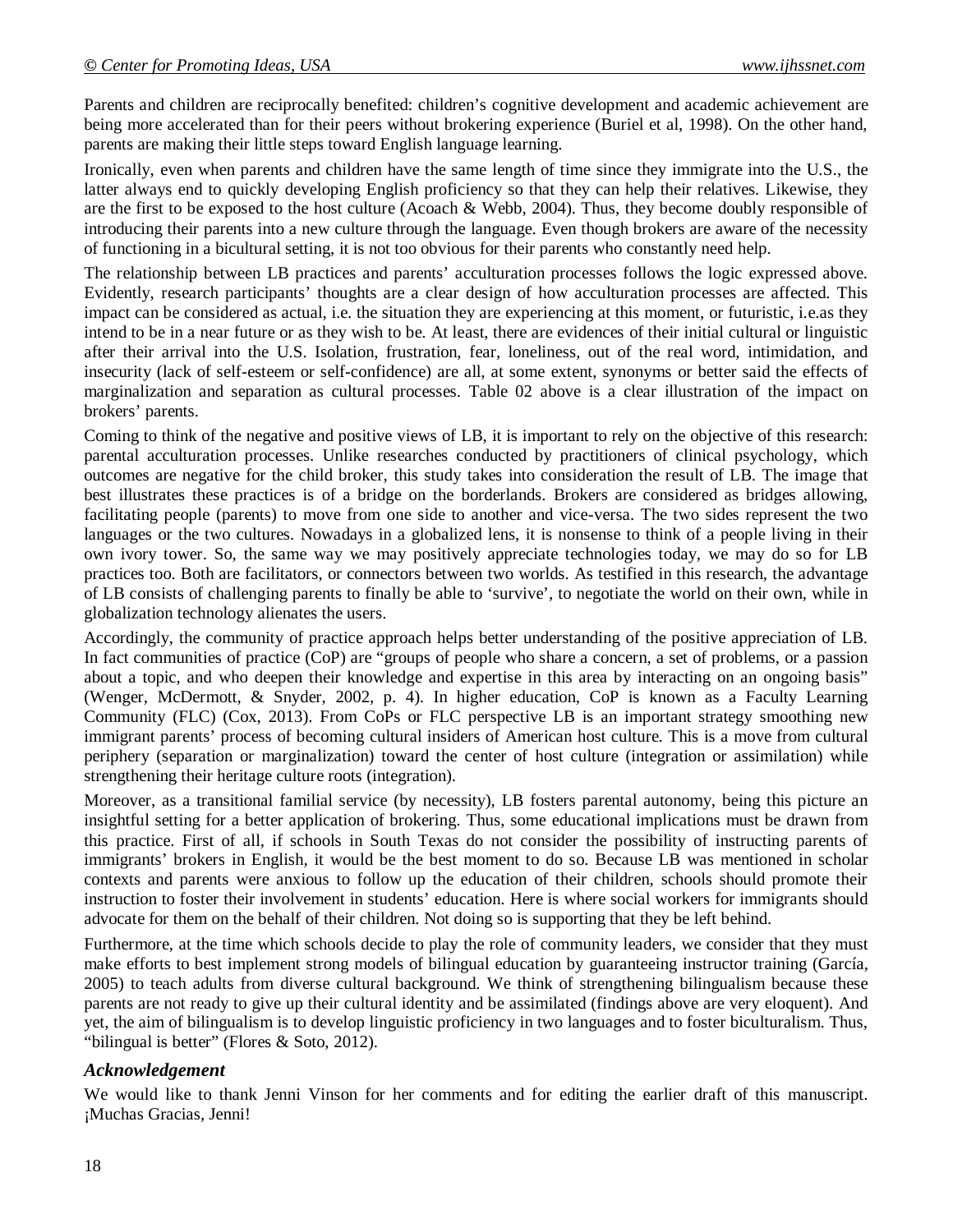#### **Declaration of Conflicting Interests**

The authors declared that there are no potential conflicts of interest regarding the authorship, and/or publication of this study.

# *References*

- Acoach, C. L., & Webb, L. M. (2004). The influence of language brokering on Hispanic teenagers' acculturation, academic performance, and nonverbal decoding skills: A preliminary study. *The Howard Journal of Communications 15,* 1-19.doi:10.1080/10646170490275459
- Baker, C. (2006). *Foundations of bilingual education and bilingualism* (4<sup>th</sup> Ed.). Buffalo: Multilingual Matters.
- Balls Organista, P., Marin, G., & Chun, K. M. (2010). *The psychology of ethnic groups in the U.S.* Thousand Oaks, CA: SAGE Publications, Inc.
- Berry, J. W. (1997). Immigration, acculturation, and adaptation. *Applied Psychology: An International Review, 46*(1), 5-68.
- Berry, J. W. (2003). Conceptual approaches to acculturation. In K. M. Chun, P. Balls Organista, & G. Marín (Eds.), *Acculturation: Advances in theory, measurement, and applied research* (pp. 17–37). Washington, DC: American Psychological Association.
- Berry, J. W., Kim, U., & Boski, P. (1988). Psychological Acculturation of Immigrants. *Cross-cultural Adaptation: Current Approaches.* Ed. Kim Y. Y. & Gudykunst W. B. Sage Publications, Inc.: California.
- Buriel, R., Perez, W., De Ment, T., Chavez, D. V. & Moran, V. (1998). The relationship of language brokering to academic performance, biculturalism, and self-efficacy among Latino adolescents. *Hispanic Journal of Behavioral Sciences, 20*(3), 283-297. doi:10.1177/07399863980203001
- Caetano, R., Ramisetty-Mikler, S., Wallisch, L. S., McGrath, C., & Spence, R.T. (2008).Acculturation, drinking, and alcohol abuse and dependence among Hispanics in theTexas-Mexico border. *Alcoholism: Clinical and Experimental Research, 32,* 314 – 321. doi:10.1111/j.1530-0277.2007.00576.x
- Cline, T., Crafter, S., O'Dell & Guida de Abreu (2011). Young people's representations of language brokering. *Journal of Multilingual and Multicultural Development, 32*(3), 207-220. doi:10.1080/01434632.2011.558901
- Corona, R., Stevens, L. F., Halfond, R. W., Shaffer, C. M., Reid-Quinones, K., & Gonzalez, T. (2012). A qualitative analysis of what Latino parents and adolescents think and feel about language brokering. *Journal of Child & Family Studies*, *21*, 788- 798. doi:10.1007/s10826-011-9536-2
- Counseling Center at University of Illinois Urbana-Champaign. (2007). Cultural transition and adaptation. Retrieved from http://www.counselingcenter.illinois.edu/?page\_id=133
- Cox, M. D. (2013). The impact of communities of practice in support of early-career academics. *International Journal for Academic Development, 18*(1), 18-30. doi:10.1080/1360144X.2011.599600
- Coyoca, A. M., & Sook Lee, J. (2009). A typology of language-brokering events in dual-language immersion classrooms. *Bilingual Research Journal 32,* 260-279. doi:10.1080/15235880903372837.
- De Jong, J. E. (2011). *Foundations for multilingualism in education: From principles to practice.* Philadelphia, PA: Caslon Publishing.
- Dorner, L. M., Orellana, M., & Jiménez, R. (2008). "It's one of those things that you do to help the family": Language brokering and the development of immigrant adolescents. *Journal of Adolescent Research, 23*(5), 515-543. doi:10.1177/074355840817563
- Fishman, J. A. (1972). *The Sociology of Language.* Rowley, MA: Newbury House.
- Flores, A. L., & Soto, R. A. (2012). *Bilingual is better: Two Latina moms on how the bilingual parenting revolution is changing the face of America.* Madrid: Bilingual Readers.
- Gallo, L. C., Penedo, F. J., Espinoza de los Monteros, K., & Arguelles, W. (2009). Resiliency in the face of disadvantage: Do Hispanic cultural characteristics protect health outcomes? *Journal of Personality*, *77*(6), 1707-1746. doi:10.1111/j.1467-6494.2009.00598.x
- García, E. E. (2005). *Teaching and learning in two languages: Bilingualism and schooling in the United States.* New York: Teachers College Press.
- García-Sánchez, I. M., Orellana, M., & Hopkins, M. (2011). Facilitating intercultural communication in parentteacher conferences: Lessons from child translators. *Multicultural Perspectives, 13*(3)*,* 148-154. doi:10.1080/15210960.2011.594387